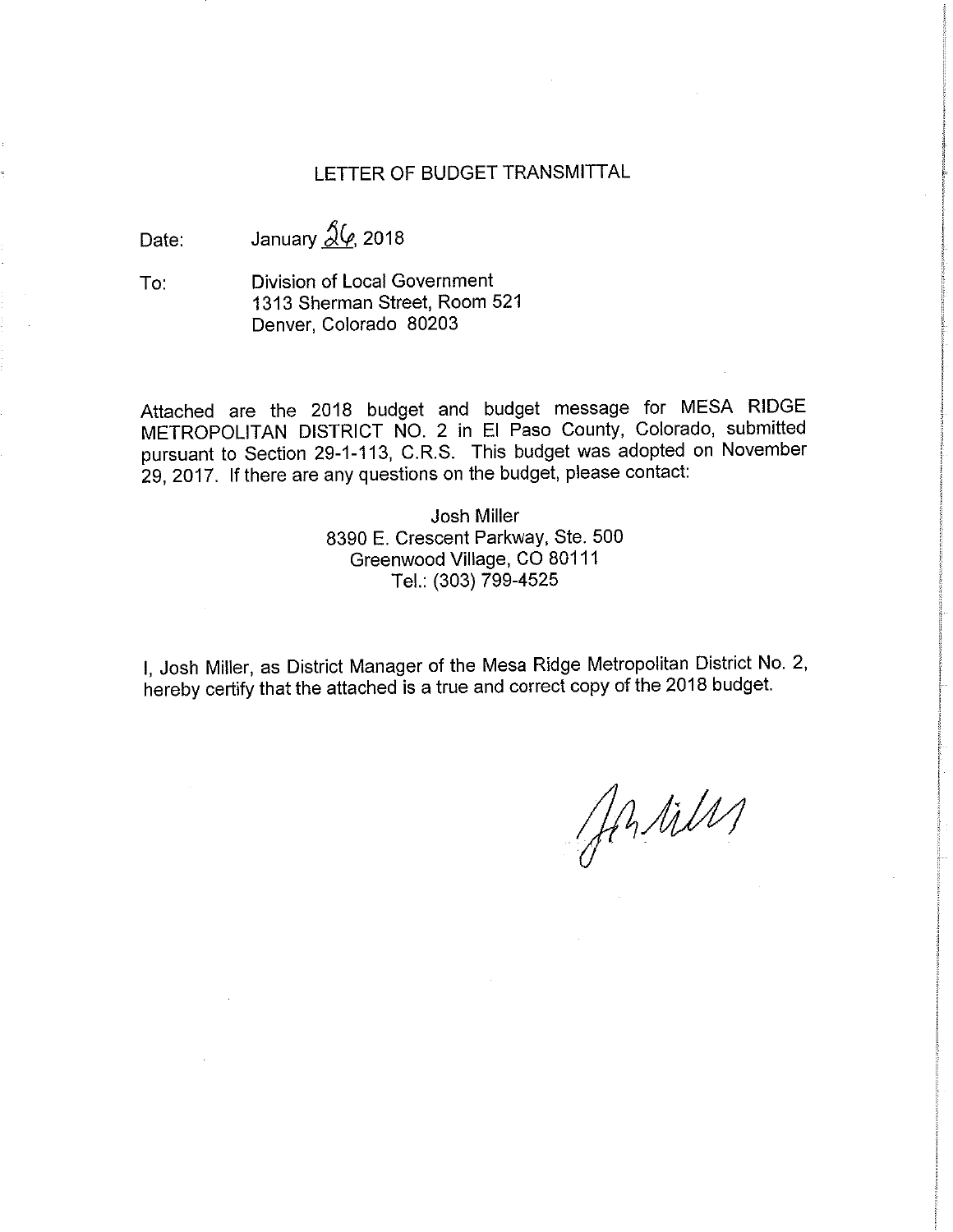# **RESOLUTION 2017-11-02 TO ADOPT 2018 BUDGET, APPROPRIATE SUMS OF MONEY, AND AUTHORIZE THE CERTIFICATION OF THE TAX LEVY MESA RIDGE METROPOLITAN DISTRICT NO. 2**

A RESOLUTION SUMMARIZING REVENUES AND EXPENDITURES FOR EACH FUND, ADOPTING A BUDGET, LEVYING GENERAL PROPERTY TAXES FOR THE YEAR 2018 TO HELP DEFRAY THE COSTS OF GOVERNMENT, AND APPROPRIATING SUMS OF MONEY TO THE VARIOUS FUNDS IN THE AMOUNTS AND FOR THE PURPOSES SET FORTH HEREIN FOR THE MESA RIDGE METROPOLITAN DISTRICT NO. 2, EL PASO COUNTY, COLORADO, FOR THE CALENDAR YEAR BEGINNING ON THE FIRST DAY OF JANUARY, 2018, AND ENDING ON THE LAST DAY OF DECEMBER, 2018,

WHEREAS, the Board of Directors of the Mesa Ridge Metropolitan District No. 2 has authorized its consultants to prepare and submit a proposed budget to said governing body at the proper time; and

WHEREAS, the proposed budget has been submitted to the Board of Directors of the District for its consideration; and

WHEREAS, upon due and proper notice, published or posted in accordance with the law, said proposed budget was available for inspection by the public at a designated public office, a public hearing was held on November 29, 2017, and interested electors were given the opportunity to file or register any objections to said proposed budget; and

WHEREAS, whatever increases may have been made in the expenditures, like increases were added to the revenues or planned to be expended from reserves or fund balances so that the budget remains in balance, as required by law; and

WHEREAS, the amount of money necessary to balance the budget for general operating purposes from property tax revenue is \$38,243; and

WHEREAS, the Board of Directors finds that it is required to temporarily lower the operating mill levy to render a refund for \$0; and

WHEREAS, the amount of money necessary to balance the budget for voter-approved bonds and interest is \$344,174; and

WHEREAS, the amount of money necessary to balance the budget for contractual obligation purposes from property tax revenue as approved by voters from property tax revenue is \$0; and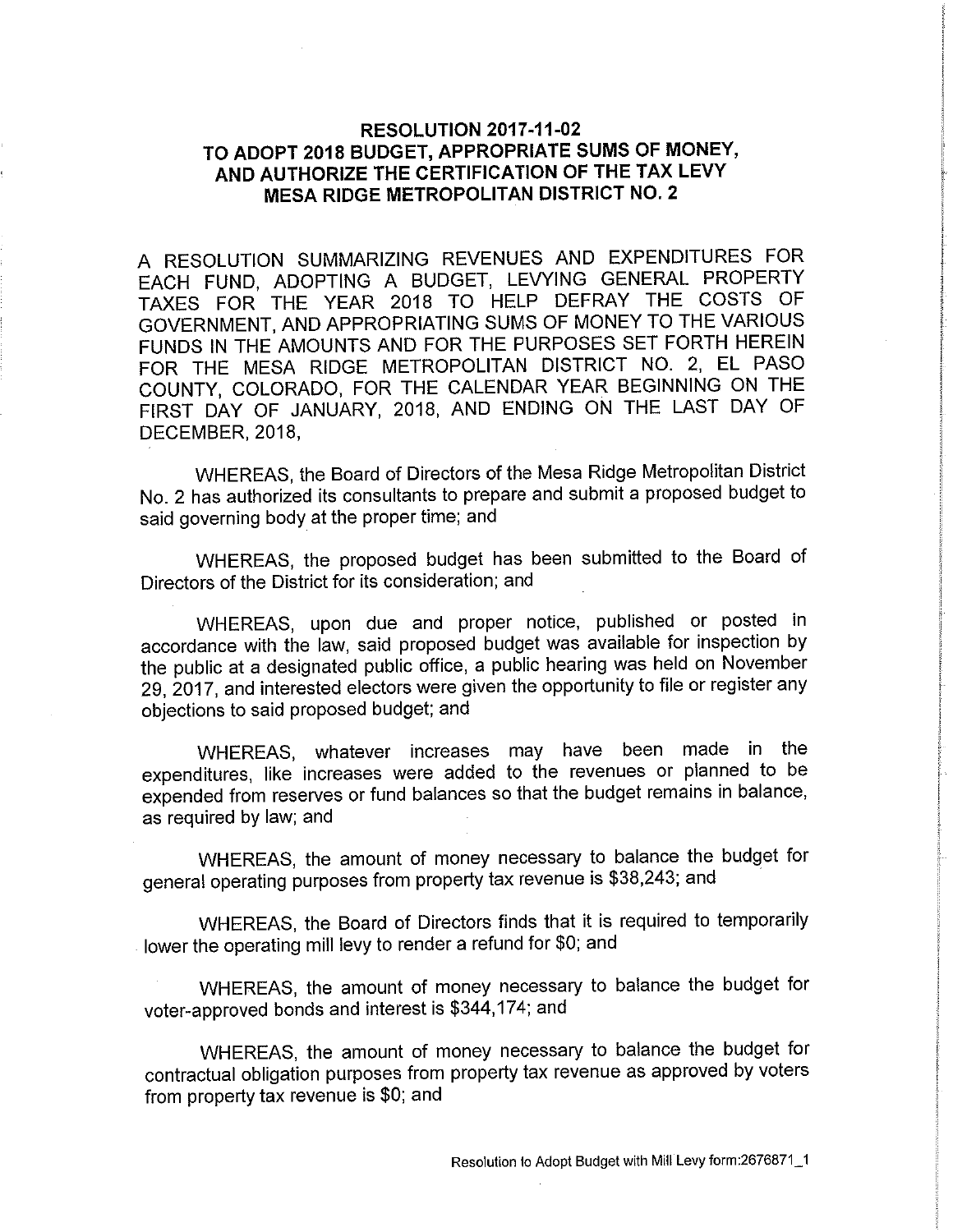WHEREAS, the amount of money necessary to balance the budget for capital expenditure purposes from property tax revenue as approved by voters or at public hearing is \$0; and

WHEREAS, the amount of money necessary to balance the budget for refunds/abatements is \$0; and

WHEREAS, the 2017 valuation for assessment for the District as certified by the County Assessor of El Paso County is \$6,918,070; and

WHEREAS, at an election held on May 2, 2004, the District has eliminated the revenue and expenditure limitations imposed on governmental entities by Article X, Section 20 of the Colorado Constitution and Section 29-1-301, C.R.S., as amended.

NOW, THEREFORE, BE IT RESOLVED BY THE BOARD OF DIRECTORS OF THE MESA RIDGE METROPOLITAN DISTRICT NO. 2 OF EL PASO COUNTY, COLORADO:

Section 1. Adoption of Budget. That the budget as submitted, and attached hereto and incorporated herein by this reference, and if amended, then as amended, is hereby approved and adopted as the budget of the Mesa Ridge Metropolitan District No. 2 for calendar year 2018.

Section 2. Budget Revenues. That the estimated revenues for each fund as more specifically set out in the budget attached hereto are accepted and approved.

Section 3. Budget Expenditures. That the estimated expenditures for each fund as more specifically set out in the budget attached hereto are accepted and approved.

Section 4. Levy of General Property Taxes. That the Board of Directors does hereby certify the levy of general property taxes for collection in 2018 as follows:

A. Levy for General Operating and Other Expenses. That for the purposes of meeting all general operating expense of the District during the 2018 budget year, there is hereby levied a tax of 5.528 mills upon each dollar of the total valuation of assessment of all taxable property within the District for the year 2017.

B. Temporary Tax Credit or Rate Reduction. That pursuant to Section 39-1-111.5, C.R.S. for the purposes of effect of a refund for the purposes set forth in Section 20 of Article X of the Colorado Constitution, there is hereby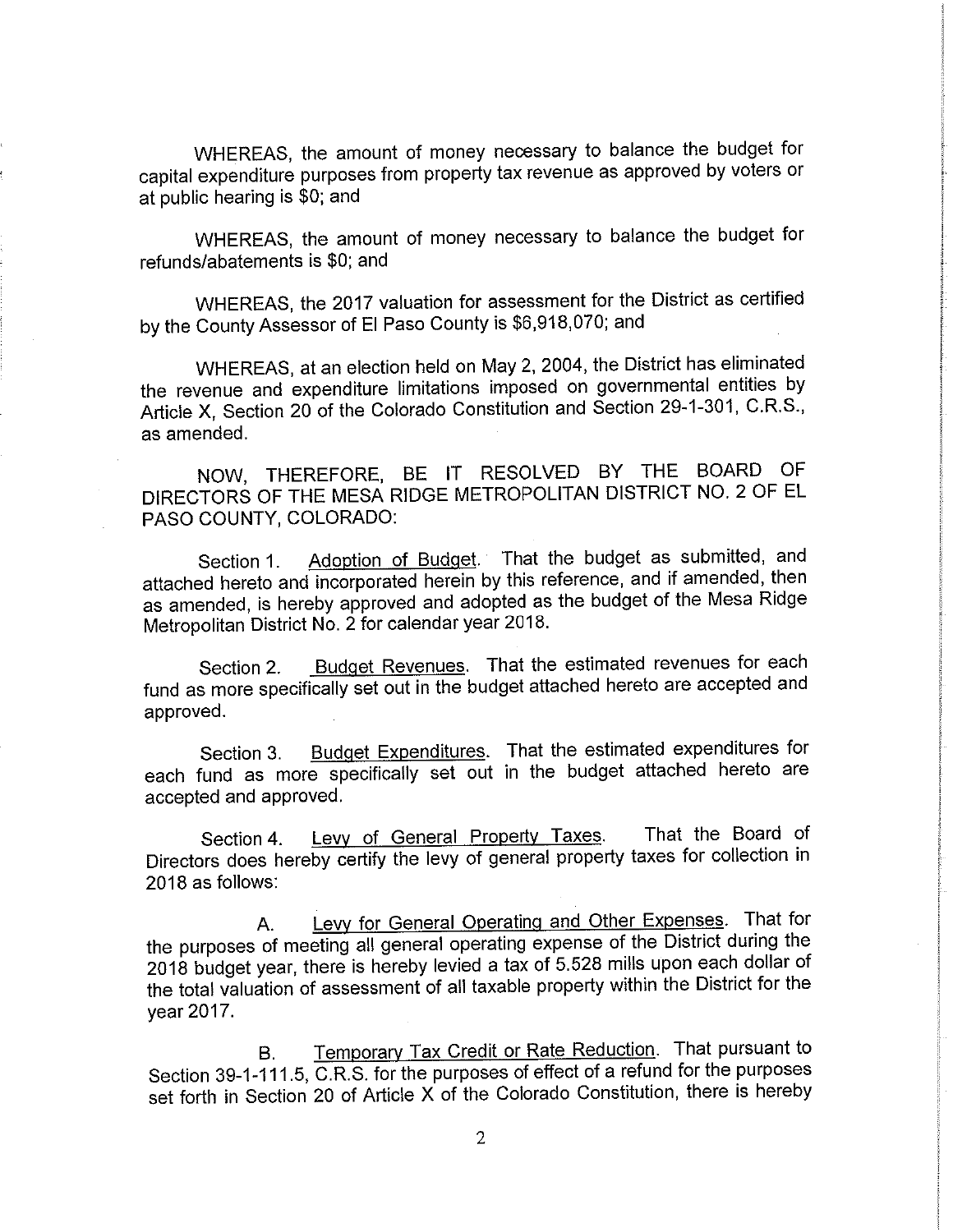certified a temporary property tax credit or temporary mill levy rate reduction of 0.000 mills upon each dollar of the total valuation of assessment of all taxable property within the boundaries of the District for the year 2017.

C. Levy for General Obligation Bonds and Interest. That for the purposes of meeting all debt retirement expense of the District during the 2018 budget year, as the funding requirements of the current outstanding general obligation indebtedness is detailed in the following "Certification of Tax Levies," there is hereby levied a tax of 49.750 mills upon each dollar of the total valuation for assessment of all taxable property within the District for the year 2017.

D. Levy for Contractual Obligations. That for the purposes of meeting the contractual obligation expense of the District during the 2018 budget year, as detailed in the following "Certification of Tax Levies," there is hereby levied a tax of 0.000 mills upon each dollar of the total valuation for assessment of all taxable property within the District for the year 2017.

E. Levy for Capital Expenditures. That for the purposes of meeting all capital expenditures of the District during the 2018 budget year pursuant to Section 29-1-301(1.2) or 29-1-302(1.5), C.R.S., there is hereby levied a tax of 0.000 mills upon each dollar of the total valuation of assessment of all taxable property within the boundaries of the District for the year 2017.

F. Levy for Refunds/Abatements. That for the purposes of recoupment of refunds/abatements of taxes pursuant to Section 39-10- 114(1)(a)(I)(B), C.R.S., there is hereby levied a tax of 0.000 mills upon each dollar of the total valuation of assessment of all taxable property within the boundaries of the District for the year 2017.

Section 5. Property Tax and Fiscal Year Spending Limits. That, being fully informed, the Board finds that the foregoing budget and mill levies do not result in a violation of any applicable property tax or fiscal year spending limitation.

Section 6. Certification. That the appropriate officers of the District are hereby authorized and directed to certify by December 15, 2017, to the Board of County Commissioners of El Paso County, Colorado, the mill levies for the District herein above determined and set, or be authorized and directed to certify to the Board of County Commissioners of El Paso County, Colorado, as herein above determined and set, but as recalculated as needed upon receipt of the final certification of valuation from the County Assessor on or about December 10, 2017, in order to comply with any applicable revenue and other budgetary limits or to implement the intent of the District. That said certification shall be in substantially the form set out and attached hereto and incorporated herein by this reference.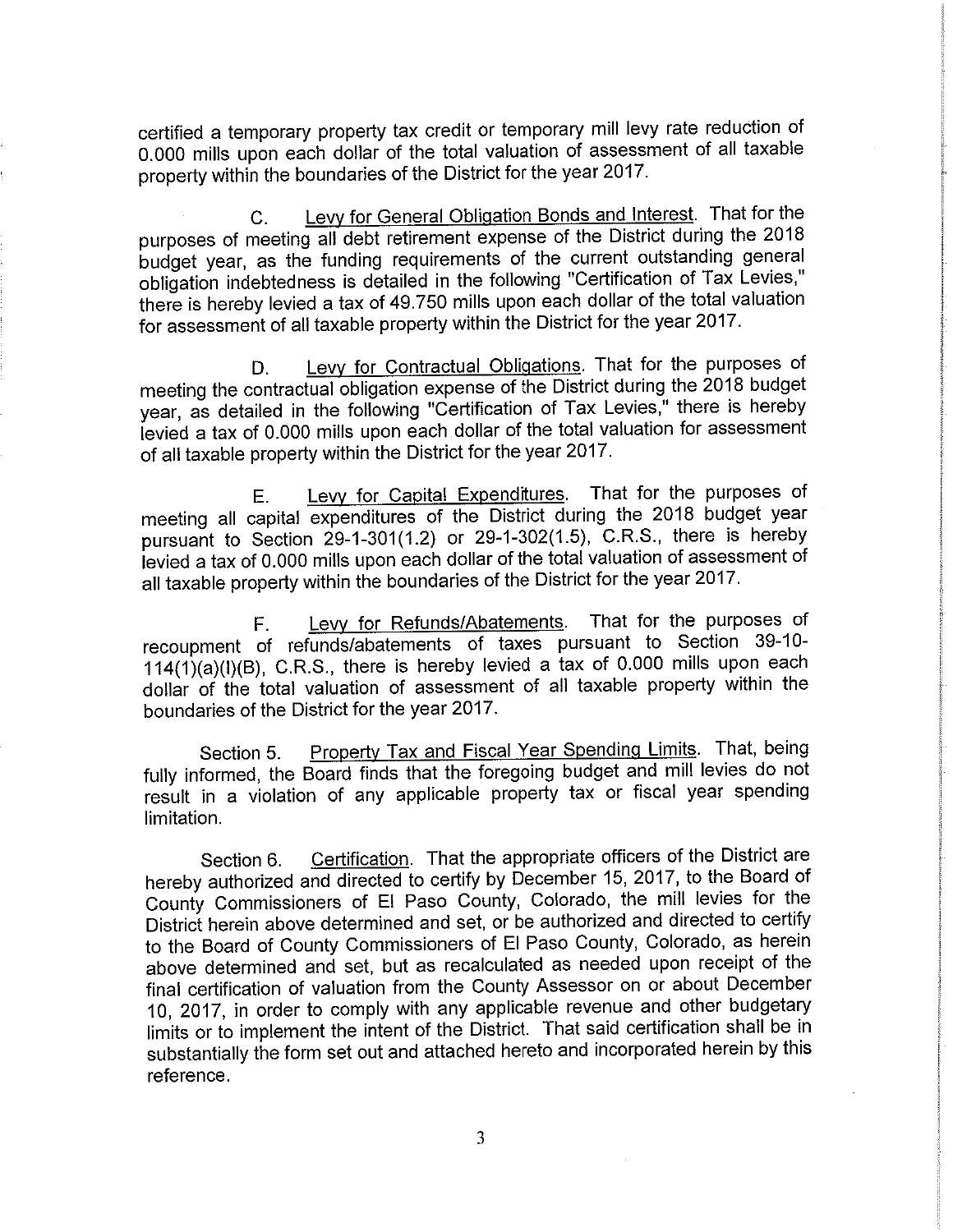Section 7. Appropriations. That the amounts set forth as expenditures and balances remaining, as specifically allocated in the budget attached hereto, are hereby appropriated from the revenue of each fund, to each fund, for the purposes stated and no other.

ADOPTED this 29<sup>th</sup> day of November, 2017.

# MESA RIDGE METROPOLITAN DISTRICT NO. 2

President

ATTEST: L

**Secretary** 

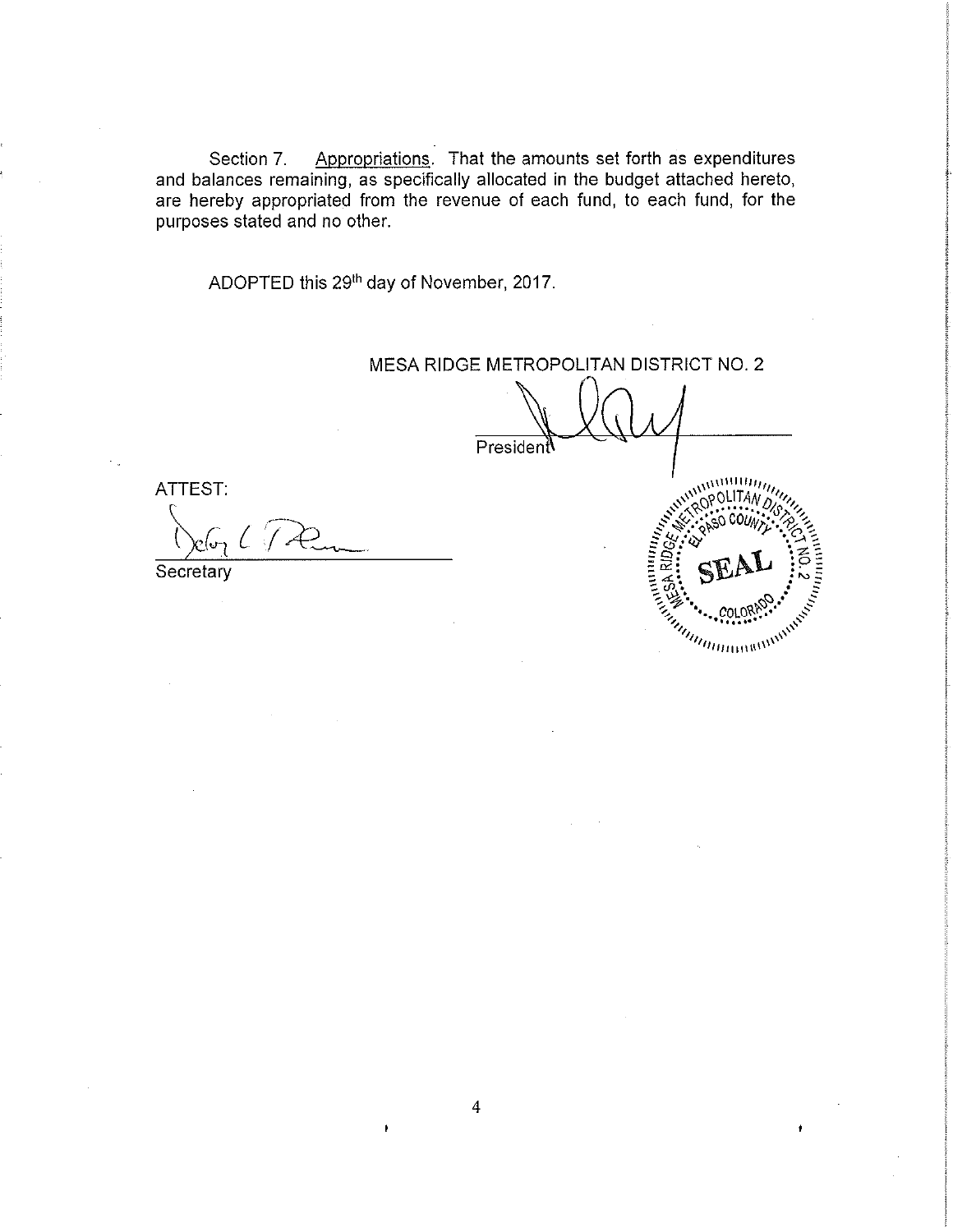# ATTACH COPY OF THE ADOPTED BUDGET AND THE CERTIFICATION OF TAX LEVIES

 $\bar{z}$ 

6

 $\lambda$ 

 $\mathcal{L}$ 

¥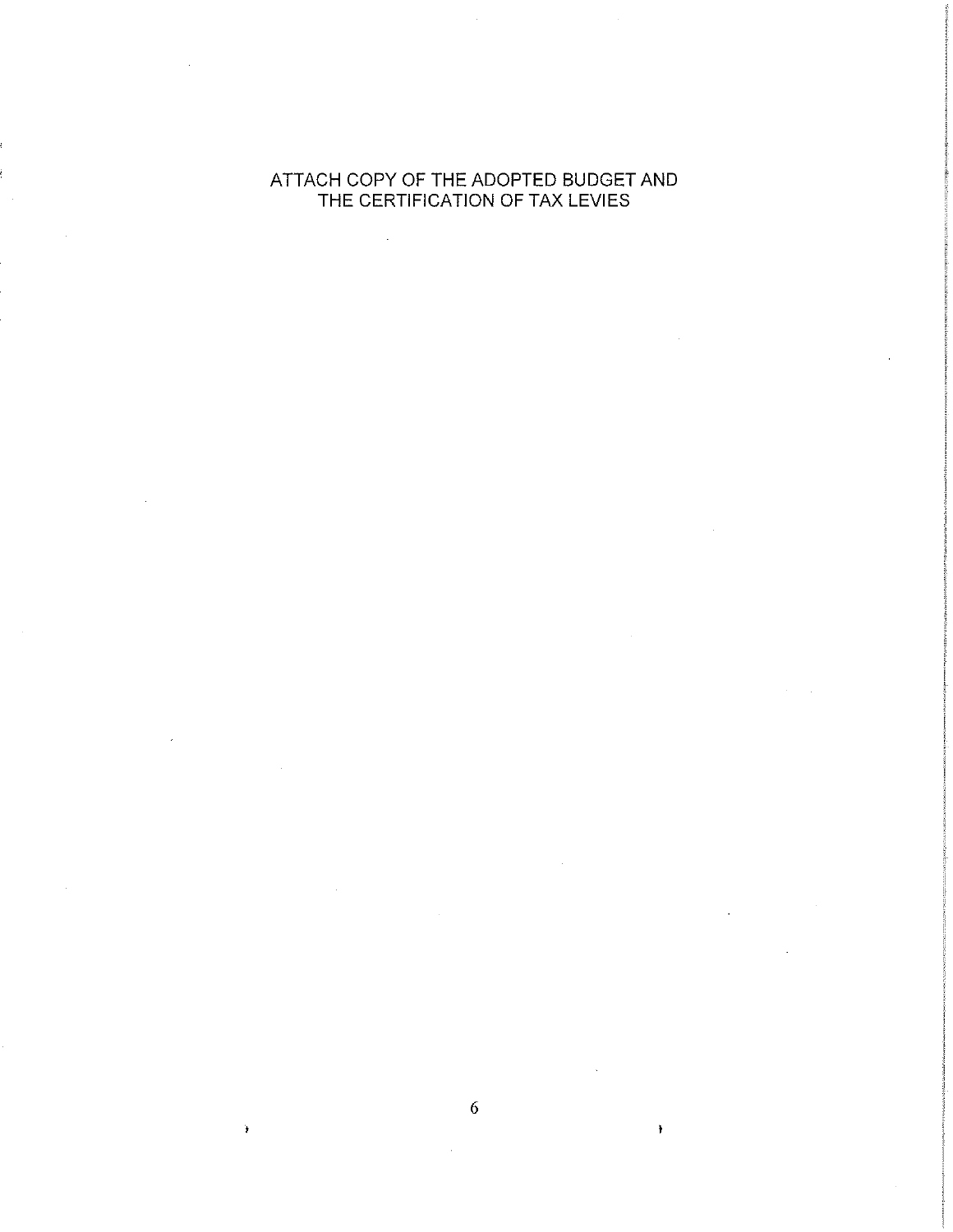

CliftonLarsonAllen LLP CLAconnect,com

Board of Directors Mesa Ridge Metropolitan District No. 2 El Paso County, Colorado

Management is responsible for the accompanying budget of revenues, expenditures, and fund balances of Mesa Ridge Metropolitan District No. 2 for the year ending Deceniber 31, 2018, including the estimate of comparative information for the year ending December 31, 2017, and the actual comparative information for the year ending December 31, 2016, in the format prescribed by Colorado Revised Statutes (C.R.S.) 29-1-105. We have performed a compilation engagement in accordance with Statements on Standards for Accounting and Review Services promulgated by the Accounting and Review Services Committee of the American Institute of Certified Public Accountants. We did not audit or review the budget nor were we required to perform any procedures to verify the accuracy or completeness of the information provided by management. Accordingly, we do not express an opinion, a conclusion, nor provide any form of assurance on the accompanying budget.

We draw attention to the summary of significant assumptions which describe that the budget is presented in accordance with the requirements of C.R.S. 29-1-105, and is not intended to be a presentation in accordance with accounting principles generally accepted in the United States of America.

We are not independent with respect to Mesa Ridge Metropolitan District No. 2.

Clifton Larson allen LA

Colorado Springs, Colorado December *5,* 2017

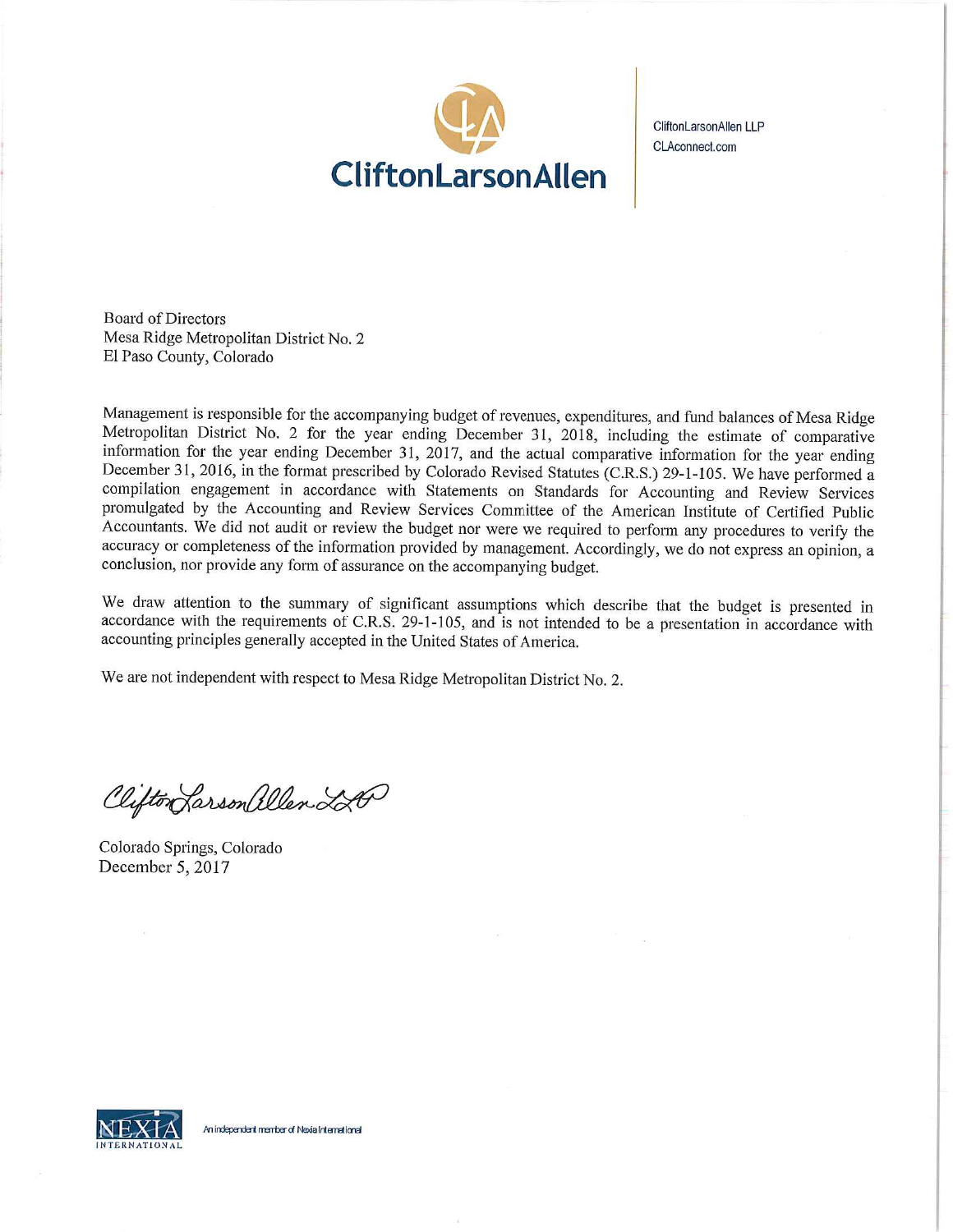## MESA RIDGE METROPOLITAN DISTRICT NO.2 **SUMMARY** 2018 BUDGET AS ADOPTED WITH 2016 ACTUAL AND 2017 ESTIMATED For the Years Ended and Ending December 31,

*12/5/2017* 

|                                                      |    | <b>ACTUAL</b> | <b>ESTIMATED</b> | <b>ADOPTED</b> |
|------------------------------------------------------|----|---------------|------------------|----------------|
|                                                      |    | 2016          | 2017             | 2018           |
| <b>BEGINNING FUND BALANCES</b>                       |    | 87,993        | \$<br>184,071    | \$<br>247.989  |
| <b>REVENUES</b>                                      |    |               |                  |                |
| 1 Property taxes                                     |    | 346,229       | 355,350          | 382,417        |
| 2 Specific ownership taxes                           |    | 39,811        | 48,000           | 49,700         |
| 3 Net investment income                              |    | 1,524         | 3,315            | 2,900          |
| 4 Other income                                       |    |               | 650              | 2,000          |
| Total revenues                                       |    | 387,564       | 407,315          | 437,017        |
| Total funds available                                |    | 475,557       | 591,386          | 685,006        |
| <b>EXPENDITURES</b>                                  |    |               |                  |                |
| General and administration                           |    |               |                  |                |
| 5<br>Contingency                                     |    |               | 650              | 2,000          |
| 6<br>County Treasurer's fees                         |    | 519           | 533              | 574            |
| 7<br>Intergovernmental expenditures - District No. 1 |    | 38,093        | 39,817           | 42,669         |
| Debt service                                         |    |               |                  |                |
| 8<br>Bond interest Series 2015                       |    | 238,200       | 237,600          | 234,000        |
| 9<br>Bond principal Series 2015                      |    | 10,000        | 60,000           | 60,000         |
| 10<br>County Treasurer's fees                        |    | 4,674         | 4,797            | 5,163          |
| Total expenditures                                   |    | 291,486       | 343,397          | 344,406        |
| Total expenditures and transfers out                 |    |               |                  |                |
| requiring appropriation                              |    | 291,486       | 343,397          | 344,406        |
| ENDING FUND BALANCES                                 | \$ | 184,071       | \$<br>247,989    | \$<br>340,600  |
| Series 2015 Bonds                                    | \$ | 25,000        | \$<br>25,000     | \$<br>25,000   |
| <b>TOTAL RESERVE</b>                                 | \$ | 25,000        | \$<br>25,000     | \$<br>25,000   |

 $\bar{\beta}$ 

This financial information should be read only in connection with the accompanying accountant's compilation report and summary of significant assumptions.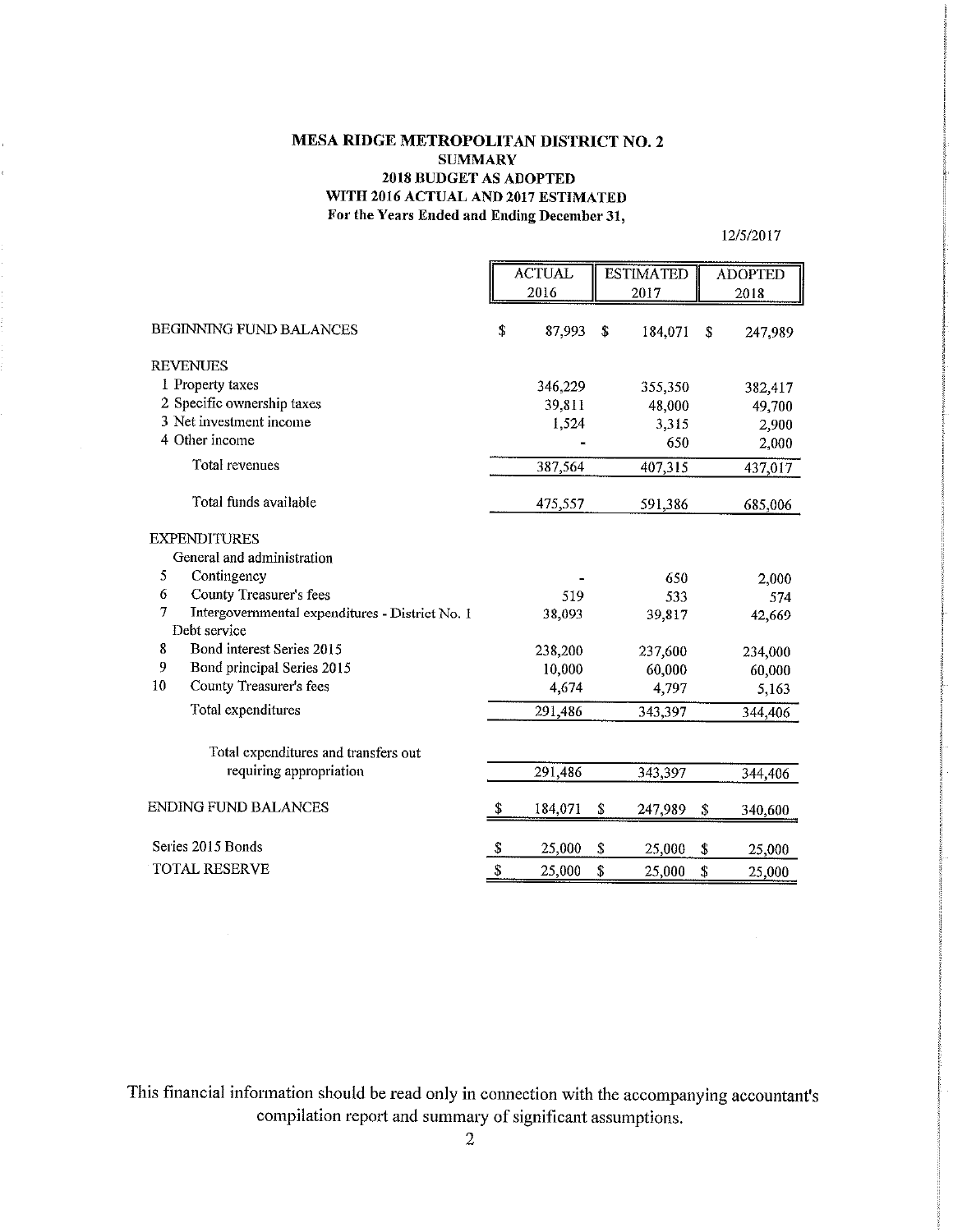## **MESA RIDGE METROPOLITAN DISTRICT NO.2 PROPERTY TAX SUMMARY INFORMATION**  For the Years Ended and Ending December 31,

12/5/20 17

|                                |    | <b>ACTUAL</b> |    | <b>ESTIMATED</b> |    | <b>ADOPTED</b> |
|--------------------------------|----|---------------|----|------------------|----|----------------|
|                                |    | 2016          |    | 2017             |    | 2018           |
| ASSESSED VALUATION - EL PASO   |    |               |    |                  |    |                |
| Residential                    | \$ | 6,739,000     | S  | 6,962,150        | \$ | 6,754,390      |
| Commercial                     |    | 43,010        |    | 39,120           |    | 37,020         |
| Agricultural                   |    | 5,240         |    | 5,080            |    | 5,420          |
| Vacant Land                    |    | 108,330       |    | 87,280           |    | 89,750         |
| <b>State Assessed</b>          |    | 23,940        |    | 13,380           |    | 31,490         |
| Certified Assessed Value       | \$ | 6,919,520     | \$ | 7,107,010        | \$ | 6,918,070      |
| <b>MILL LEVY</b>               |    |               |    |                  |    |                |
| <b>GENERAL FUND</b>            |    | 5.000         |    | 5.000            |    | 5.528          |
| <b>DEBT SERVICE FUND</b>       |    | 45,000        |    | 45.000           |    | 49.750         |
| <b>Total Mill Levy</b>         |    | 50.000        |    | 50.000           |    | 55.278         |
| PROPERTY TAXES                 |    |               |    |                  |    |                |
| <b>GENERAL FUND</b>            | \$ | 34,598        | \$ | 35,536           | \$ | 38,243         |
| <b>DEBT SERVICE FUND</b>       |    | 311,378       |    | 319,815          |    | 344,174        |
| Levied property taxes          |    | 345,976       |    | 355,351          |    | 382,417        |
| Adjustments to actual/rounding |    | 253           |    | (1)              |    |                |
| <b>Budgeted Property Taxes</b> | S  | 346,229       | \$ | 355,350          | \$ | 382,417        |
| <b>BUDGETED PROPERTY TAXES</b> |    |               |    |                  |    |                |
| <b>GENERAL FUND</b>            | \$ | 34,623        | \$ | 35,535           | \$ | 38,243         |
| <b>DEBT SERVICE FUND</b>       |    | 311,606       |    | 319,815          |    | 344,174        |
|                                | \$ | 346,229       | \$ | 355,350          | \$ | 382,417        |

This financial information should be read only in connection with the accompanying accountant's compilation report and summary of significant assumptions.

 $\hat{\mathcal{A}}$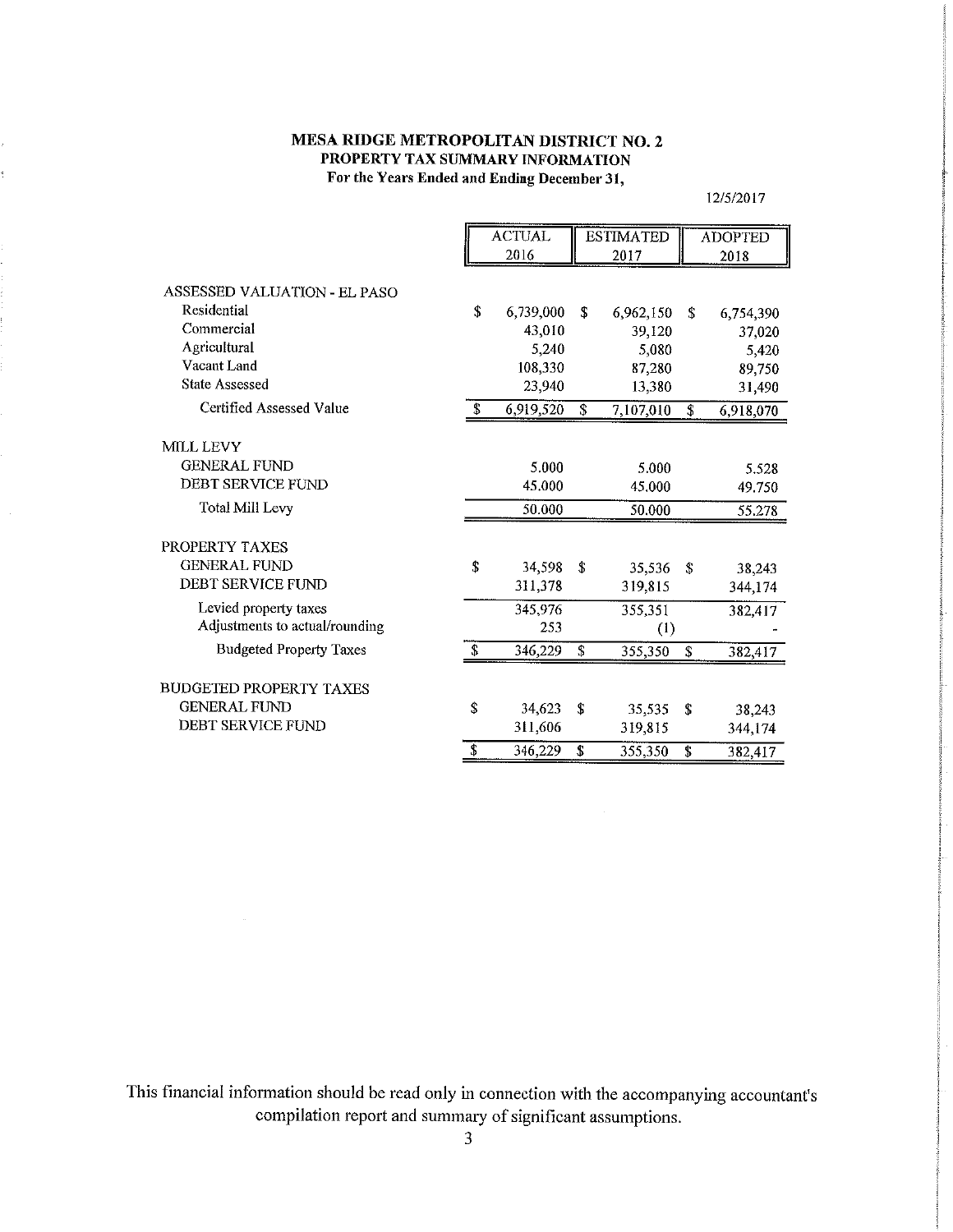## **MESA RIDGE METROPOLITAN DISTRICT NO.2 GENERAL FUND**  2018 BUDGET AS ADOPTED WITH 2016 ACTUAL AND 2017 ESTIMATED For the Years Ended and Ending *December* 31,

12/5/20 17

|                                                      | <b>ACTUAL</b><br>2016 | <b>ESTIMATED</b><br>2017 | <b>ADOPTED</b><br>2018 |
|------------------------------------------------------|-----------------------|--------------------------|------------------------|
| <b>BEGINNING FUND BALANCES</b>                       | \$                    | \$                       | ς                      |
| <b>REVENUES</b>                                      |                       |                          |                        |
| 1 Property taxes                                     | 34,623                | 35,535                   | 38,243                 |
| 2 Specific ownership taxes                           | 3,981                 | 4,800                    | 5,000                  |
| 3 Net investment income                              | 8                     | 15                       |                        |
| 4 Other income                                       |                       | 650                      | 2,000                  |
| Total revenues                                       | 38,612                | 41,000                   | 45,243                 |
| Total funds available                                | 38,612                | 41,000                   | 45,243                 |
| <b>EXPENDITURES</b>                                  |                       |                          |                        |
| General and administration                           |                       |                          |                        |
| Contingency<br>5                                     |                       | 650                      | 2,000                  |
| County Treasurer's fees<br>6                         | 519                   | 533                      | 574                    |
| 7<br>Intergovernmental expenditures - District No. 1 | 38,093                | 39,817                   | 42,669                 |
| Total expenditures                                   | 38,612                | 41,000                   | 45,243                 |
| Total expenditures and transfers out                 |                       |                          |                        |
| requiring appropriation                              | 38,612                | 41,000                   | 45,243                 |
| ENDING FUND BALANCES                                 | \$                    |                          | \$                     |

This financial information should be read only in connection with the accompanying accountant's compilation report and summary of significant assumptions.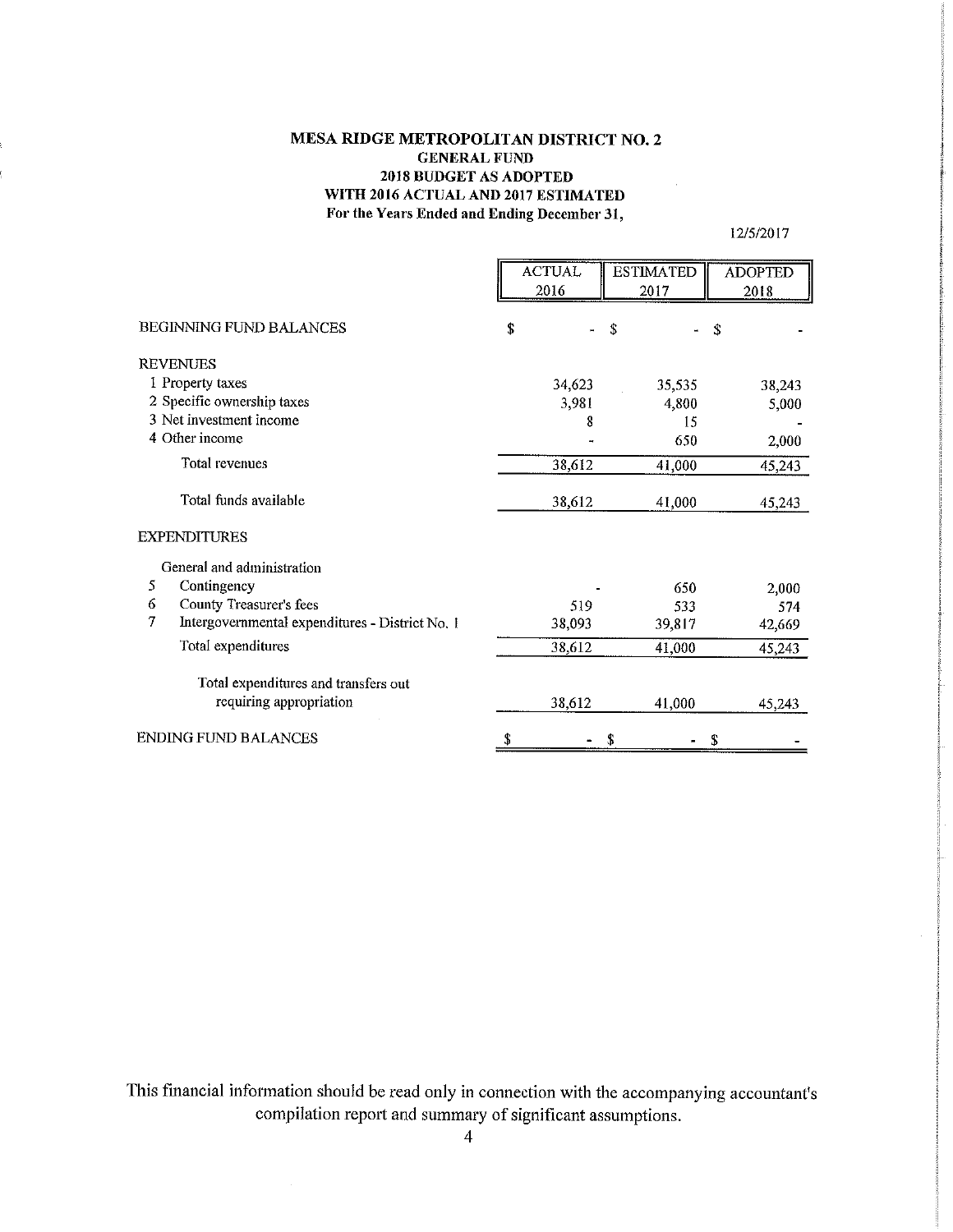## MESA RIDGE METROPOLITAN DISTRICT NO.2 DEBT SERVICE FUND 2018 BUDGET AS ADOPTED WITH 2016 ACTUAL AND 2017 ESTIMATED For the Years Ended and Ending December 31,

12/5/20 17

|                                      | <b>ACTUAL</b> |    | <b>ESTIMATED</b> |    | <b>ADOPTED</b> |
|--------------------------------------|---------------|----|------------------|----|----------------|
|                                      | 2016          |    | 2017             |    | 2018           |
| <b>BEGINNING FUND BALANCES</b>       | \$<br>87.993  | \$ | 184,071          | \$ | 247,989        |
| <b>REVENUES</b>                      |               |    |                  |    |                |
| 1 Property taxes                     | 311,606       |    | 319,815          |    | 344,174        |
| 2 Specific ownership taxes           | 35,830        |    | 43,200           |    | 44,700         |
| 3 Net investment income              | 1,516         |    | 3,300            |    | 2,900          |
| Total revenues                       | 348,952       |    | 366,315          |    | 391,774        |
| Total funds available                | 436,945       |    | 550,386          |    | 639,763        |
| <b>EXPENDITURES</b>                  |               |    |                  |    |                |
| Debt service                         |               |    |                  |    |                |
| Bond interest Series 2015<br>4       | 238,200       |    | 237,600          |    | 234,000        |
| 5<br>Bond principal Series 2015      | 10,000        |    | 60,000           |    | 60,000         |
| 6<br>County Treasurer's fees         | 4.674         |    | 4,797            |    | 5,163          |
| Total expenditures                   | 252,874       |    | 302,397          |    | 299,163        |
| Total expenditures and transfers out |               |    |                  |    |                |
| requiring appropriation              | 252,874       |    | 302,397          |    | 299,163        |
| ENDING FUND BALANCES                 | \$<br>184,071 | \$ | 247,989          | \$ | 340,600        |
| Series 2015 Bonds                    | \$<br>25,000  | \$ | 25,000           | \$ | 25,000         |
|                                      | \$            | \$ |                  | \$ |                |
| <b>TOTAL RESERVE</b>                 | 25,000        |    | 25,000           |    | 25,000         |

This financial information should be read only in connection with the accompanying accountant's compilation report and summary of significant assumptions.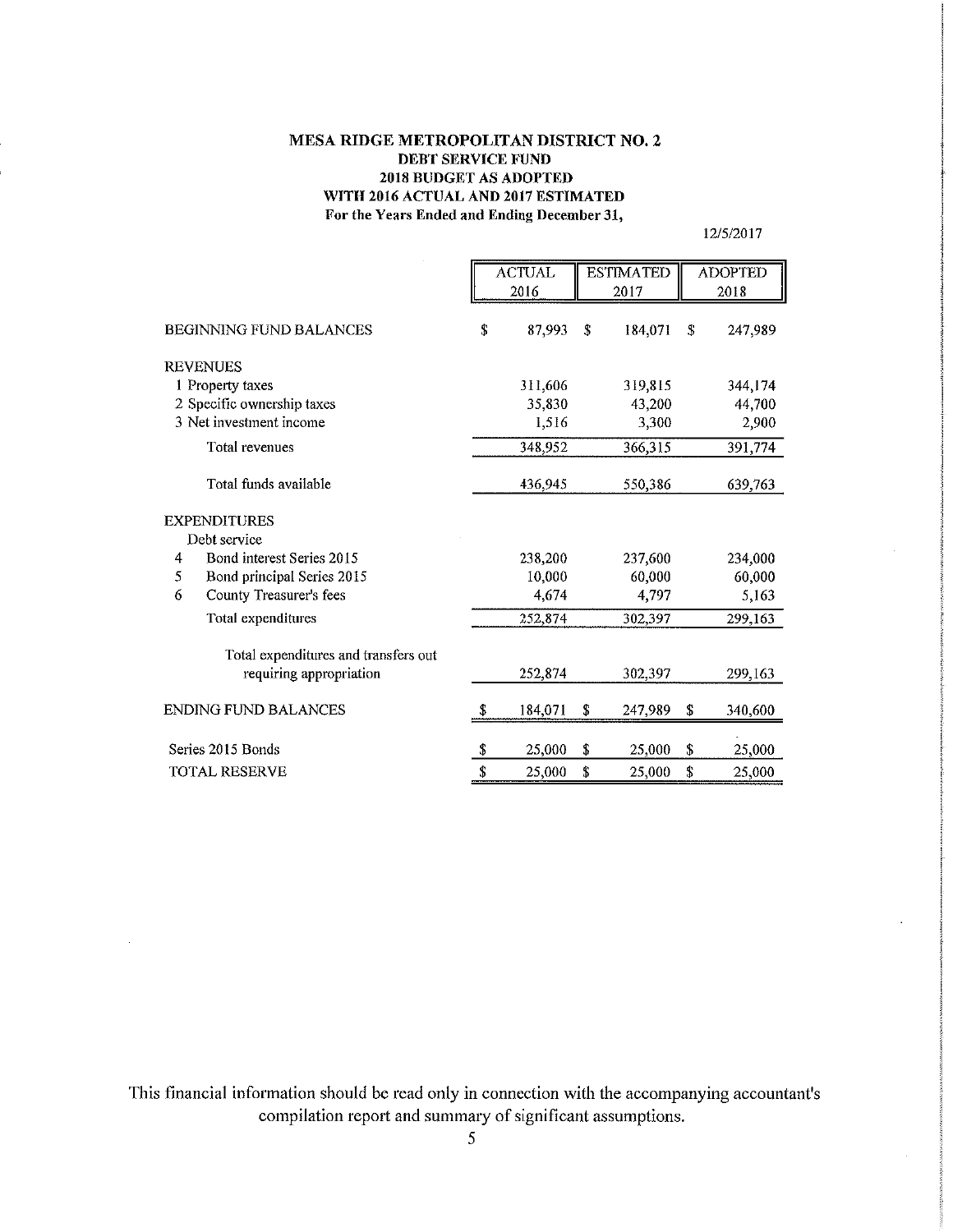# **MESA RIDGE METROPOLITAN DISTRICT NO.2**  CAPITAL PROJECTS FUND 2018 BUDGET AS ADOPTED WITH 2016 ACTUAL AND 2017 ESTIMATED For the Years Ended and Ending December 31,

12/5/2017

|                                                                 | <b>ACTUAL</b><br>2016 | <b>ESTIMATED</b><br>2017 |                 | <b>ADOPTED</b><br>2018 |
|-----------------------------------------------------------------|-----------------------|--------------------------|-----------------|------------------------|
| BEGINNING FUND BALANCES                                         | \$                    | - \$                     | $\sim$ 10 $\pm$ | \$                     |
| <b>REVENUES</b>                                                 |                       |                          |                 |                        |
| Total revenues                                                  |                       |                          |                 |                        |
| Total funds available                                           |                       |                          |                 |                        |
| <b>EXPENDITURES</b>                                             |                       |                          |                 |                        |
| Total expenditures                                              |                       |                          |                 |                        |
| Total expenditures and transfers out<br>requiring appropriation |                       |                          |                 |                        |
| <b>ENDING FUND BALANCES</b>                                     |                       |                          |                 |                        |

This financial information should be read only in connection with the accompanying accountant's compilation report and summary of significant assumptions.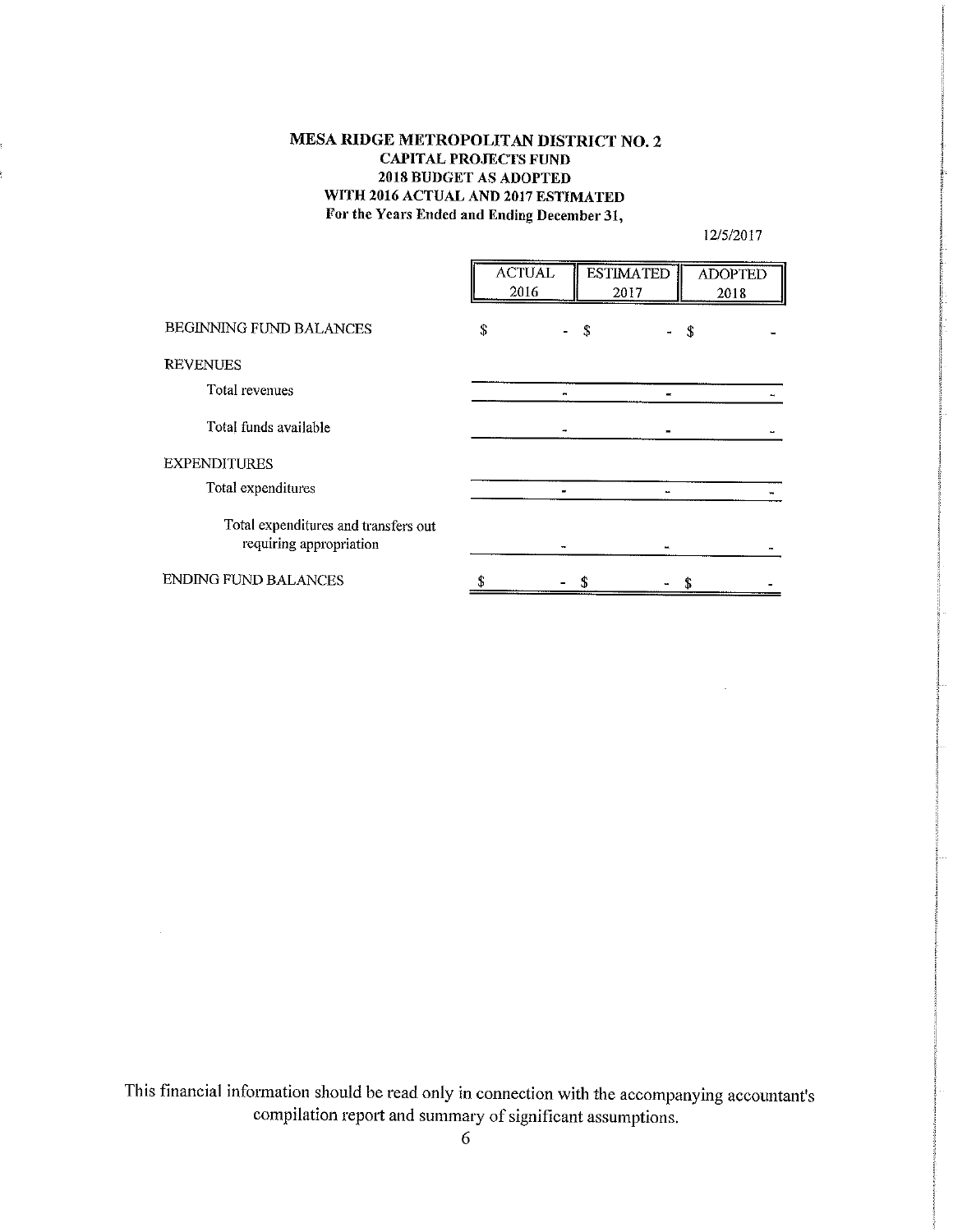## **MESA RIDGE METROPOLITAN DISTRICT NO.2 2018 BUDGET SUMMARY OF SIGNIFICANT ASSUMPTIONS**

#### Services Provided

Mesa Ridge Metropolitan District No. 2 (the "District") and Mesa Ridge Metropolitan District No. I (District No. 1) were formed under the Joint Service Plan approved by the City of Fountain, Colorado. The Districts' service area is located entirely within the City of Fountain, El Paso County, Colorado. The District is responsible for providnig funding to support costs related to services and improvements utilizing the tax base, fees, and charges and will be deemed to be the "Financing District" in order to generate the necessary revenues. District No. I will be responsible for managing the design, construction, and operation of the public facilities and improvements and will be deemed to be the "Managing District." Under the Service Plan, the Districts provide the following services: water, wastewater, street improvements, safety protection, parks and recreation, mosquito control, television relay and translation, transportation, and drainage.

The District was organized by El Paso County Court Order on September 20, 2004.

At an election held on November 2, 2004, the voters approved general indebtedness of \$7,000,000 for street improvements, \$2,000,000 for water supply, \$2,000,000, sanitary sewer, \$1,000,000 for traffic and safety controls, \$3,000,000 for parks and recreation, \$1,000,000 for mosquito control, \$1,000,000 for television relay and translation, \$250,000 for public transportation, and \$20,000,000 for refinancing District debt. The voters also approved an annual increase in taxes of \$500,000 at a mill levy rate without limitation or with such limitations as may be determined by the board for the purpose of the District's operations, maintenance, and other expenses. The election also allows the District to retain all revenues without regard to the limitations contained in Article X, Section 20 of the Colorado constitution. Pursuant to the District's combined service plan filed with the city, the maximum debt service mill levy the District can impose is 50.000 mills. The maximum mill levies may be adjusted for changes in the method of calculating the residential assessed valuation.

Pursuant to the Service Plan, the Districts are permitted to issue bond indebtedness of up to \$35,000,000.

The District has no employees and all administrative functions are contractual.

The District prepares its budget on the modified accrual basis of accounting, in accordance with requirements of Colorado Revised Statutes C.R.S. 29-1-105.

#### Revenues

## Property Taxes

Property taxes are levied by the District's Board of Directors. The levy is based on assessed valuations determined by the County Assessor generally as of January 1 of each year. The levy is normally set by December 15 by certification to the County Commissioners to put the tax lien on the individual properties as of January 1 of the following year. The County Treasurer collects the determined taxes during the ensuing calendar year. The taxes are payable by April or, if in equal installments, at the taxpayer's election, in February and June. Delinquent taxpayers are notified in August and generally sales of the tax liens on delinquent properties are held in November or December. The County Treasurer remits the taxes collected monthly to the District.

The District set a mill levy for property tax collection in 2018. The calculation of the taxes levied is displayed on page 3 at the adopted mill levy of 55.278 mills. The mill levy was adjusted due to a change in the method of calculating the residential assessed valuation from 7.96% to 7.20%.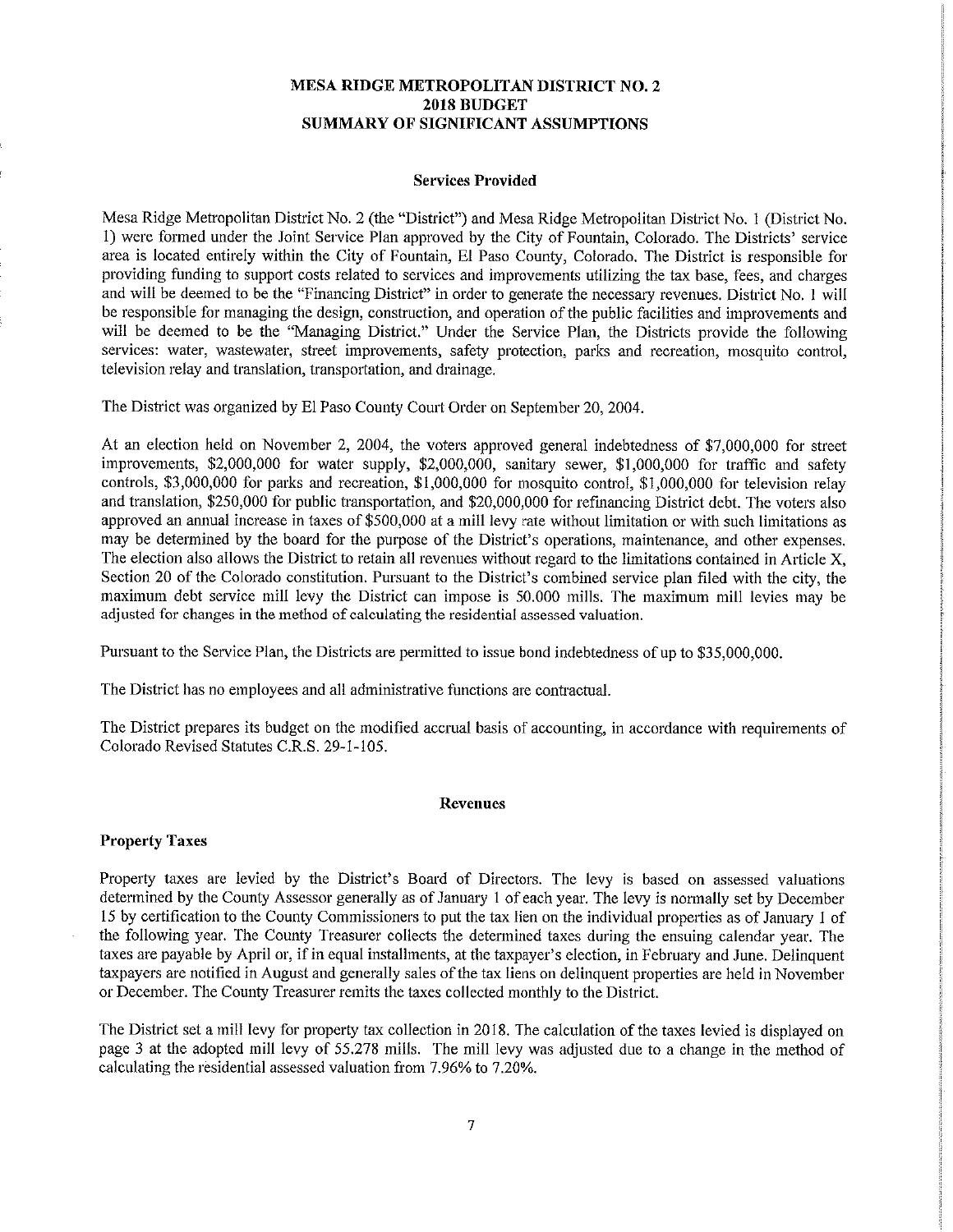## **MESA RIDGE METROPOLITAN DISTRICT NO.2 2018 BUDGET SUMMARY OF SIGNIFICANT ASSUMPTIONS**

#### Revenues - (continued)

#### Specific Ownership Tax

Specific ownership taxes are set by the State and collected by the County Treasurer, primarily on vehicle licensing within the County as a whole. The specific ownership taxes are allocated by the County Treasurer to all taxing entities within the County. The budget assumes that the District's share will be equal to approximately 13% of the property taxes collected.

#### Net Investment Income

Interest earned on the District's available finds has been estimated based on an average interest rate of 1%.

#### Expenditures

#### County Treasurer's Fees

County Treasurer's collection fees have been computed at 1.5% of property taxes.

#### Intergovernmental Transfers

Per the Intergovernmental Agreement between the District and District No. 1, net revenues are transferred to District No. 1 to help fund operations and maintenance expenses of both districts.

#### Debt Service

Principal and interest payments for the District's Series 2015 Bonds are displayed on page 5 of the budget.

#### Debt and Leases

On March 26, 2015, the District issued \$4,000,000 of Limited Tax General Obligation Bonds, Series 2015. The bonds bear interest at the rate of 6% per annum, payable semiannually on June 1 and December 1, commencing on June 1, 2015. Principal payments are due on December I, commencing on December 1, 2015. The bonds mature on December 1,2044. The bonds are subject to redemption prior to maturity, at the option of the District, on or after December 1, 2024, upon payment of par and accrued interest, without redemption premium.

The bonds are secured by Pledged Revenue, which consists of the Limited Mill Levy, the portion of specific ownership taxes attributable to the Limited Mill Levy, and any other revenues of the District legally available to pay principal of and interest on the bonds which are not required to pay the District's operations and maintenance costs. The Limited Mill Levy is an ad valorem mill levy imposed upon all taxable property in the District each year in an amount sufficient to pay the principal of, premium if any, and interest on the bonds, but not in excess of 45.000 mills. The maximum mill levies may be adjusted for changes in the method of calculating the residential assessed valuation.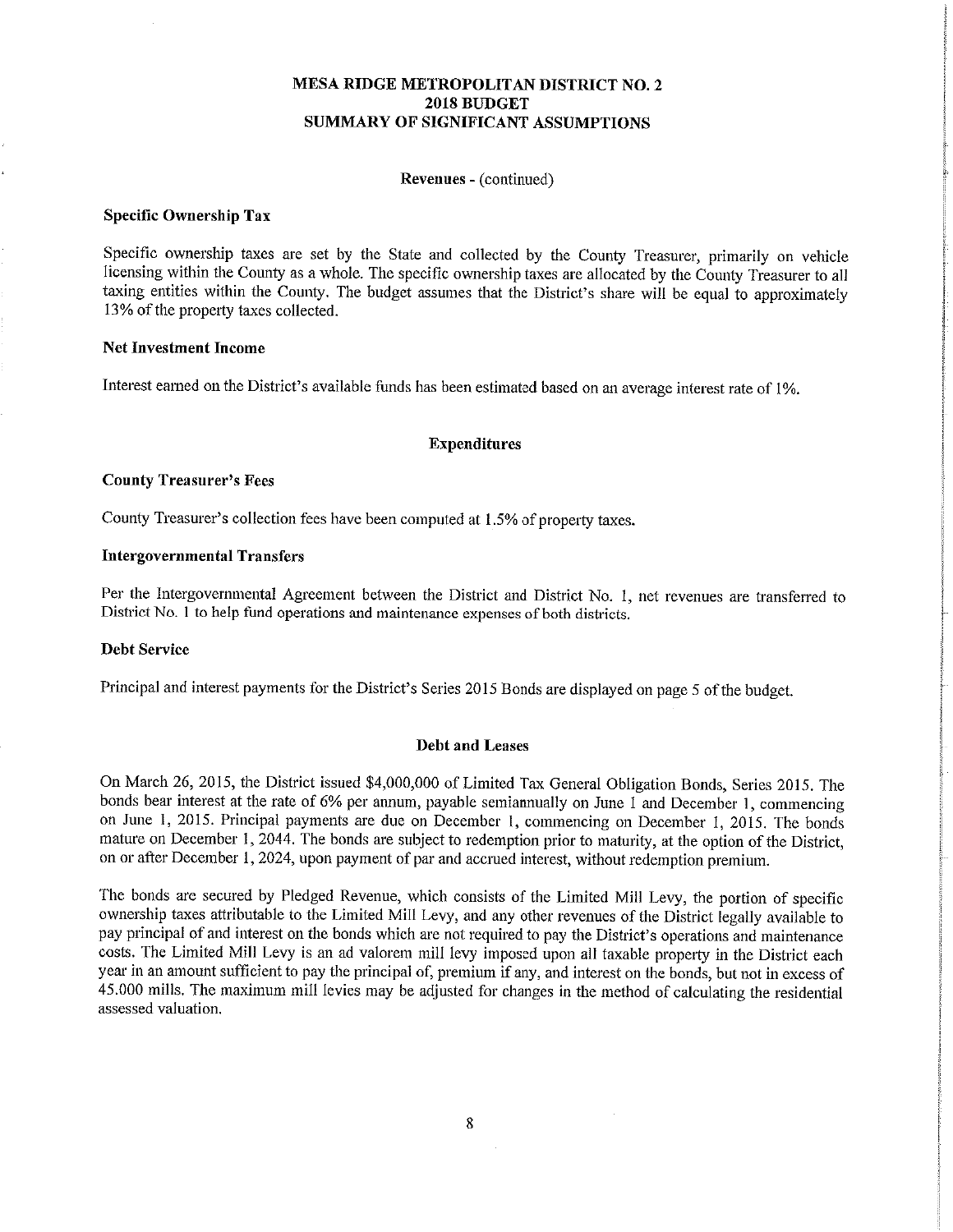## **MESA RIDGE METROPOLITAN DISTRICT NO. 2 2018 BUDGET SUMMARY OF SIGNIFICANT ASSUMPTIONS**

#### Debt and Leases - (continued)

Proceeds of the bonds were used (1) to pay for improvements of the District in accordance with the Joint Financing and Reimbursement Agreement between the District, District No. 1, and the Developer, (2) fund the Reserve Fund Requirement in the amount of \$25,000, and (3) pay the costs of issuance of the bonds.

The District has no capital or operating leases.

#### Reserves

#### Debt Service Reserve

The Series 2015 bonds have a required debt service reserve of \$25,000.

#### Emergency Reserve

TABOR requires local governments to establish Emergency Reserves. These reserves must be at least 3% of fiscal year spending. Since substantially all funds received by the District are transferred to District No. 1, which pays for all of the District's operations and maintenance costs, an emergency reserve is not reflected in the District's Budget. The emergency reserve for these funds is reflected in District No. 1.

This information is an integral part of the accompanying budget.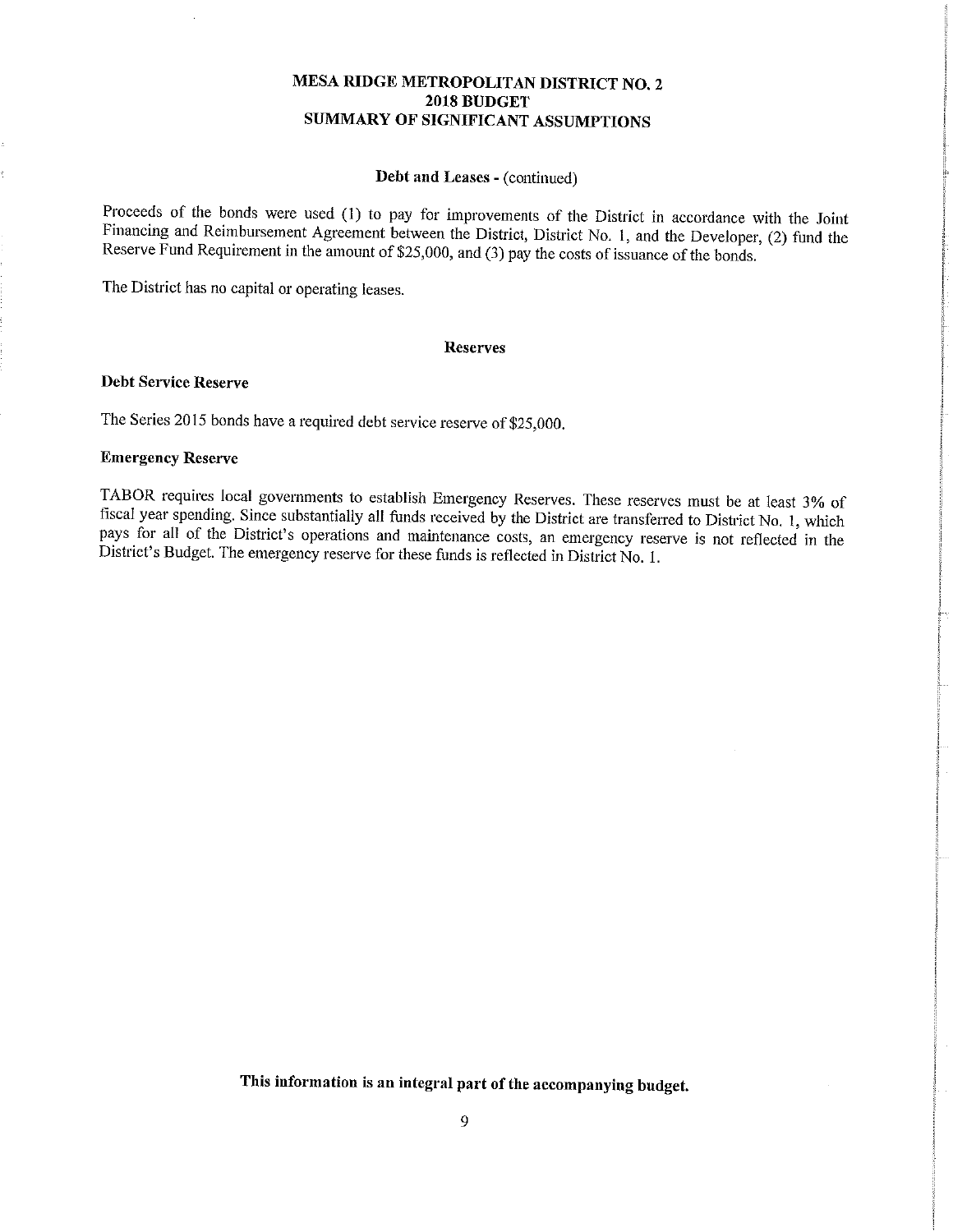# **MESA RIDGE METROPOLITAN DISTRICT NO.2 SCHEDULE OF DEBT SERVICE REQUIREMENTS TO MATURITY**

|                                       |                 | \$4,000,000                                 |                 |              |  |  |  |  |  |
|---------------------------------------|-----------------|---------------------------------------------|-----------------|--------------|--|--|--|--|--|
|                                       |                 | <b>Limited Tax General Obligation Bonds</b> |                 |              |  |  |  |  |  |
|                                       |                 | Dated March 26, 2015                        |                 |              |  |  |  |  |  |
| Interest Rate of 6.0%<br><b>Total</b> |                 |                                             |                 |              |  |  |  |  |  |
|                                       |                 | Due June 1 and December 1<br>General        |                 |              |  |  |  |  |  |
|                                       |                 | <b>Principal Due December 1</b>             |                 | Obligation   |  |  |  |  |  |
|                                       | Principal       | <b>Interest</b>                             |                 | <b>Bonds</b> |  |  |  |  |  |
| 2018                                  | \$<br>60,000    | \$<br>234,000                               | \$              | 294,000      |  |  |  |  |  |
| 2019                                  | 65,000          | 230,400                                     |                 | 295,400      |  |  |  |  |  |
| 2020                                  | 70,000          | 226,500                                     |                 | 296,500      |  |  |  |  |  |
| 2021                                  | 75,000          | 222,300                                     |                 | 297,300      |  |  |  |  |  |
| 2022                                  | 75,000          | 217,800                                     |                 | 292,800      |  |  |  |  |  |
| 2023                                  | 80,000          | 213,300                                     |                 | 293,300      |  |  |  |  |  |
| 2024                                  | 85,000          | 208,500                                     |                 | 293,500      |  |  |  |  |  |
| 2025                                  | 90,000          | 203,400                                     |                 | 293,400      |  |  |  |  |  |
| 2026                                  | 95,000          | 198,000                                     |                 | 293,000      |  |  |  |  |  |
| 2027                                  | 105,000         | 192,300                                     |                 | 297,300      |  |  |  |  |  |
| 2028                                  | 110,000         | 186,000                                     |                 | 296,000      |  |  |  |  |  |
| 2029                                  | 115,000         | 179,400                                     |                 | 294,400      |  |  |  |  |  |
| 2030                                  | 125,000         | 172,500                                     |                 | 297,500      |  |  |  |  |  |
| 2031                                  | 130,000         | 165,000                                     |                 | 295,000      |  |  |  |  |  |
| 2032                                  | 140,000         | 157,200                                     |                 | 297,200      |  |  |  |  |  |
| 2033                                  | 145,000         | 148,800                                     |                 | 293,800      |  |  |  |  |  |
| 2034                                  | 155,000         | 140,100                                     |                 | 295,100      |  |  |  |  |  |
| 2035                                  | 165,000         | 130,800                                     |                 | 295,800      |  |  |  |  |  |
| 2036                                  | 175,000         | 120,900                                     |                 | 295,900      |  |  |  |  |  |
| 2037                                  | 185,000         | 110,400                                     |                 | 295,400      |  |  |  |  |  |
| 2038                                  | 195,000         | 99,300                                      |                 | 294,300      |  |  |  |  |  |
| 2039                                  | 210,000         | 87,600                                      |                 | 297,600      |  |  |  |  |  |
| 2040                                  | 220,000         | 75,000                                      |                 | 295,000      |  |  |  |  |  |
| 2041                                  | 235,000         | 61,800                                      |                 | 296,800      |  |  |  |  |  |
| 2042                                  | 250,000         | 47,700                                      |                 | 297,700      |  |  |  |  |  |
| 2043                                  | 265,000         | 32,700                                      |                 | 297,700      |  |  |  |  |  |
| 2044                                  | 280,000         | 16,800                                      |                 | 296,800      |  |  |  |  |  |
|                                       | \$<br>3,900,000 | \$<br>4,078,500                             | $\overline{\$}$ | 7,978,500    |  |  |  |  |  |

This financial information should be read only in connection with the accompanying accountant's compilation report and summary of significant assumptions.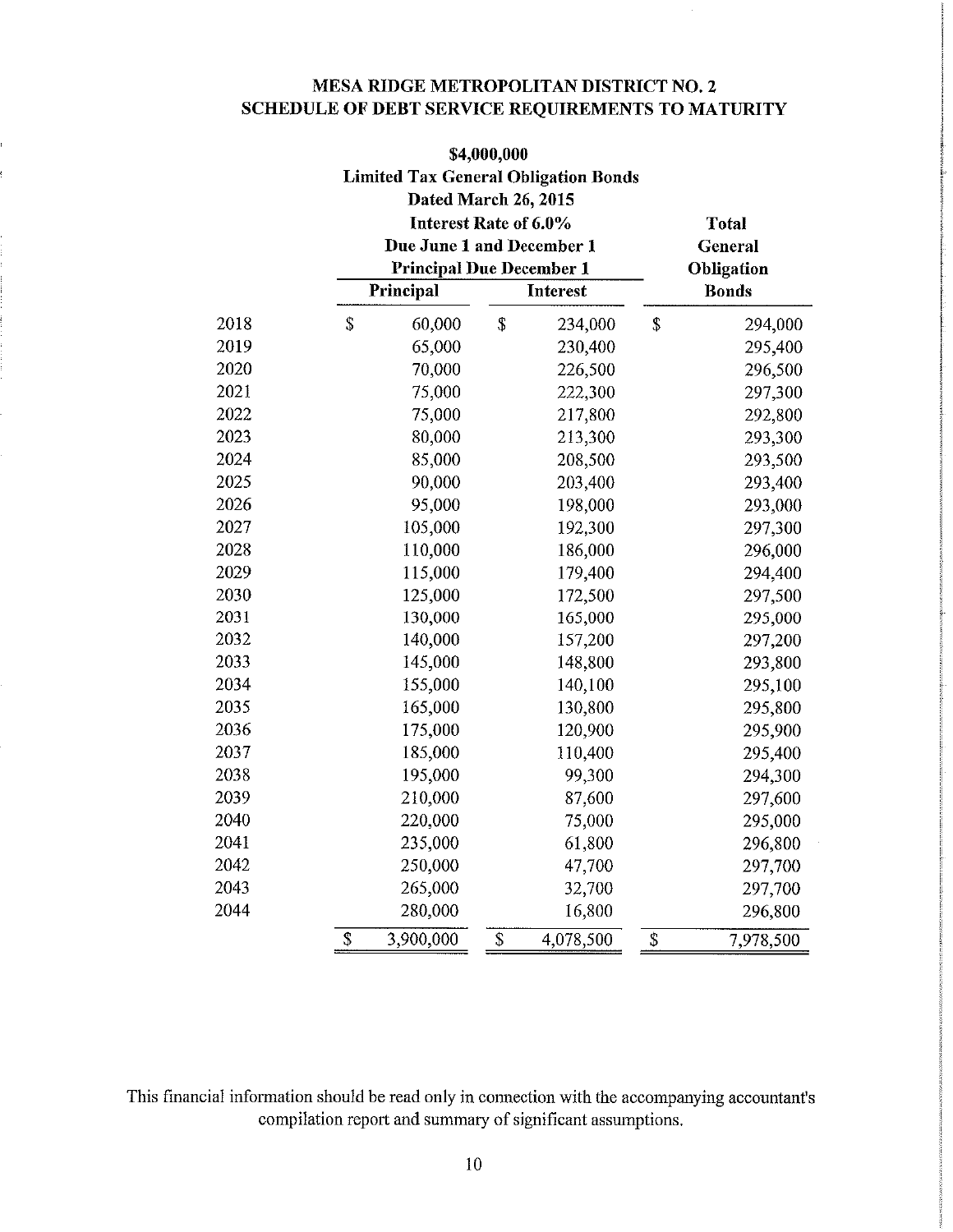| 179<br>County Tax Entity Code              |                                                                                                                                  |                                        |                                                           |                                       |        | DOLA LGID/SID 65388 /                                                                                           |
|--------------------------------------------|----------------------------------------------------------------------------------------------------------------------------------|----------------------------------------|-----------------------------------------------------------|---------------------------------------|--------|-----------------------------------------------------------------------------------------------------------------|
|                                            | <b>CERTIFICATION OF TAX LEVIES for NON-SCHOOL Governments</b>                                                                    |                                        |                                                           |                                       |        |                                                                                                                 |
| TO: County Commissioners <sup>1</sup> of   |                                                                                                                                  |                                        | El Paso County                                            |                                       |        | , Colorado.                                                                                                     |
| On behalf of the                           |                                                                                                                                  | Mesa Ridge Metropolitan District No. 2 |                                                           |                                       |        |                                                                                                                 |
|                                            |                                                                                                                                  |                                        | (taxing entity) <sup>A</sup><br><b>BOARD OF DIRECTORS</b> |                                       |        |                                                                                                                 |
|                                            | the $\qquad \qquad$                                                                                                              |                                        | $(governing body)^B$                                      |                                       |        |                                                                                                                 |
|                                            | of the $\qquad \qquad$                                                                                                           | Mesa Ridge Metropolitan District No. 2 |                                                           |                                       |        |                                                                                                                 |
|                                            |                                                                                                                                  |                                        | $\left($ local government $\right)^{\mathbf{C}}$          |                                       |        |                                                                                                                 |
|                                            | Hereby officially certifies the following mills                                                                                  |                                        |                                                           |                                       |        |                                                                                                                 |
| assessed valuation of:                     | to be levied against the taxing entity's GROSS \$ 6,918,070                                                                      |                                        |                                                           |                                       |        | $\frac{10,910,070}{10,088}$ assessed valuation, Line 2 of the Certification of Valuation Form DLG $57^E$ )      |
|                                            | Note: If the assessor certified a NET assessed valuation                                                                         |                                        |                                                           |                                       |        |                                                                                                                 |
|                                            | (AV) different than the GROSS AV due to a Tax<br>Increment Financing (TIF) Area <sup>F</sup> the tax levies must be $$6,918,070$ |                                        |                                                           |                                       |        |                                                                                                                 |
|                                            | calculated using the NET AV. The taxing entity's total                                                                           |                                        |                                                           |                                       |        | $\overline{\text{(NET}}^{\mathbf{G}}$ assessed valuation, Line 4 of the Certification of Valuation Form DLG 57) |
|                                            | property tax revenue will be derived from the mill levy<br>multiplied against the NET assessed valuation of:                     |                                        |                                                           | BY ASSESSOR NO LATER THAN DECEMBER 10 |        | USE VALUE FROM FINAL CERTIFICATION OF VALUATION PROVIDED                                                        |
| Submitted:                                 | 12/6/2017                                                                                                                        |                                        |                                                           | for budget/fiscal year                | 2018   |                                                                                                                 |
| (no later than Dec. 15)                    | (mm/dd/yyyy)                                                                                                                     |                                        |                                                           |                                       | (yyyy) |                                                                                                                 |
|                                            | PURPOSE (see end notes for definitions and examples)                                                                             |                                        | $LEVY^2$                                                  |                                       |        | REVENUE <sup>2</sup>                                                                                            |
| 1. General Operating Expenses <sup>H</sup> |                                                                                                                                  |                                        | 5.528                                                     | mills                                 |        | \$38,243                                                                                                        |
| 2 <sub>1</sub>                             | <minus> Temporary General Property Tax Credit/<br/>Temporary Mill Levy Rate Reduction<sup>1</sup></minus>                        |                                        | $\,<\,$                                                   | $>$ mills                             | s<     | ➢                                                                                                               |
|                                            | <b>SUBTOTAL FOR GENERAL OPERATING:</b>                                                                                           |                                        | 5.528                                                     | mills                                 |        | \$38,243                                                                                                        |
| 3.                                         | General Obligation Bonds and Interest <sup>J</sup>                                                                               |                                        | 49.750                                                    | mills                                 |        | \$344,174                                                                                                       |
| 4. Contractual Obligations <sup>K</sup>    |                                                                                                                                  |                                        |                                                           | mills                                 | \$     |                                                                                                                 |
| 5.<br>Capital ExpendituresL                |                                                                                                                                  |                                        |                                                           | mills                                 | \$     |                                                                                                                 |
| Refunds/Abatements <sup>M</sup><br>6.      |                                                                                                                                  |                                        |                                                           | mills                                 | \$     |                                                                                                                 |
| Other <sup>N</sup> (specify):<br>7.        |                                                                                                                                  |                                        |                                                           | mills                                 | \$     |                                                                                                                 |
|                                            |                                                                                                                                  |                                        |                                                           | mills                                 | \$     |                                                                                                                 |
|                                            | <b>TOTAL:</b> [Sum of General Operating ]                                                                                        |                                        |                                                           |                                       |        |                                                                                                                 |
|                                            |                                                                                                                                  |                                        | 55.278                                                    | mills                                 |        | \$382,417                                                                                                       |
|                                            |                                                                                                                                  |                                        |                                                           |                                       |        |                                                                                                                 |
| Contact person:<br>(print)                 | Carrie Bartow                                                                                                                    |                                        | Daytime<br>phone:                                         | $(719)$ 635-0330                      |        |                                                                                                                 |
| Signed:                                    | Canic parte                                                                                                                      |                                        | Title:                                                    | Accountant for the District           |        |                                                                                                                 |
|                                            |                                                                                                                                  |                                        |                                                           |                                       |        |                                                                                                                 |

<sup>&</sup>lt;sup>1</sup> If the *taxing entity's* boundaries include more than one county, you must certify the levies to each county. Use a separate form for each county and certify the same levies uniformly to each county per Article X, Section 3 of the Colorado Constitution. <sup>2</sup> Levies must be rounded to three decimal places and revenue must be calculated from the total *NET assessed valuation* (Line 4 of Form DLG57 on the County Assessor's FINAL certification of valuation).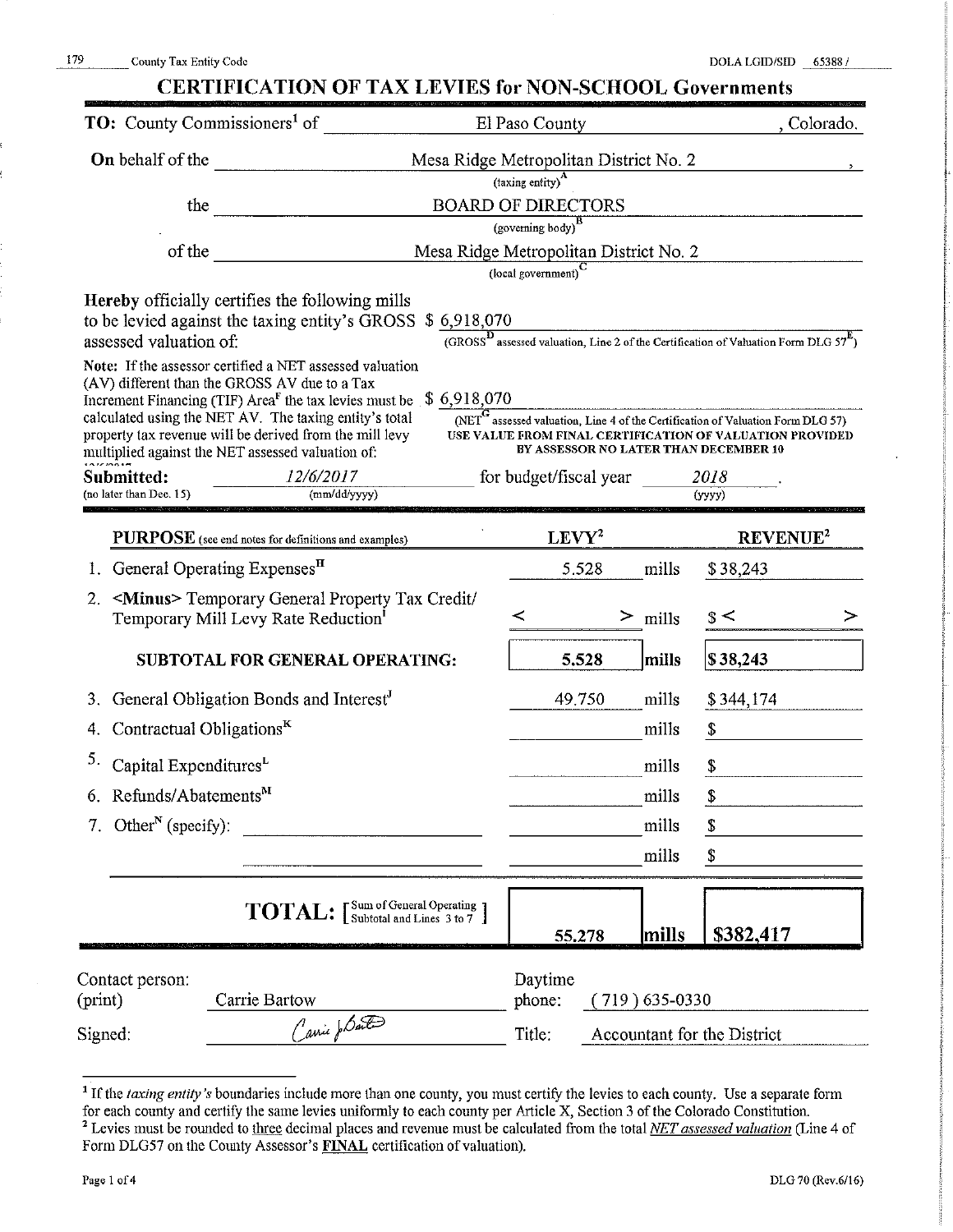Include one copy of this tax entity's completed form when filing the local government's budget by January 31st, per 29-1-113 C.R.S., with the *Division of Local Government IDLG) Row,, 52/ /3/3 Sherman Street Denver CO 80203. Ones/tom? Coil DLG at (303) 864-7720.* 

# **CERTIFICATION OF TAX LEVIES, continued**

# **THIS SECTION APPLIES TO TITLE 32, ARTICLE 1 SPECIAL DISTRICTS THAT LEVY TAXES**

**FOR PAYMENT OF GENERAL OBLIGATION DEBT (32-1-1603 C.R.S.).** Taxing entities that are Special Districts or Subdistricts of Special Districts must certify separate mill levies and revenues to the Board of County Commissioners, one each for the funding requirements of each debt (32-1-1603, C.R.S.) Use additional pages as necessary. The Special District's or Subdistrict's total levies for general obligation bonds and total levies for contractual obligations should be recorded on Page 1, Lines 3 and 4 respectively.

# **CERTIFY A SEPARATE MILL LEVY FOR EACH BOND OR CONTRACT:**

# BONDS":

| 1. | Purpose of Issue:    | Capital Improvements                        |
|----|----------------------|---------------------------------------------|
|    | Series:              | <b>Limited Tax General Obligation Bonds</b> |
|    | Date of Issue:       | 03/26/2015                                  |
|    | Coupon Rate:         | 6.0%<br>$\sim$                              |
|    | Maturity Date:       | 12/01/2044                                  |
|    | Levy:                | 49.750                                      |
|    | Revenue:             | \$344,174                                   |
| 2. | Purpose of Issue:    |                                             |
|    | Series:              |                                             |
|    | Date of Issue:       |                                             |
|    | Coupon Rate:         |                                             |
|    | Maturity Date:       |                                             |
|    | Levy:                |                                             |
|    | Revenue:             |                                             |
|    | <b>CONTRACTSK:</b>   |                                             |
| 3. | Purpose of Contract: |                                             |
|    | Title:               |                                             |
|    | Date:                |                                             |
|    | Principal Amount:    |                                             |
|    | Maturity Date:       |                                             |
|    | Levy:                |                                             |
|    | Revenue:             |                                             |
| 4. | Purpose of Contract: |                                             |
|    | Title:               |                                             |
|    | Date:                |                                             |
|    | Principal Amount:    |                                             |
|    | Maturity Date:       |                                             |
|    | Levy:                |                                             |
|    | Revenue:             |                                             |

Use multiple copies of this page as necessary to separately report all bond and contractual obligations per 32-1-1603, C.R,S.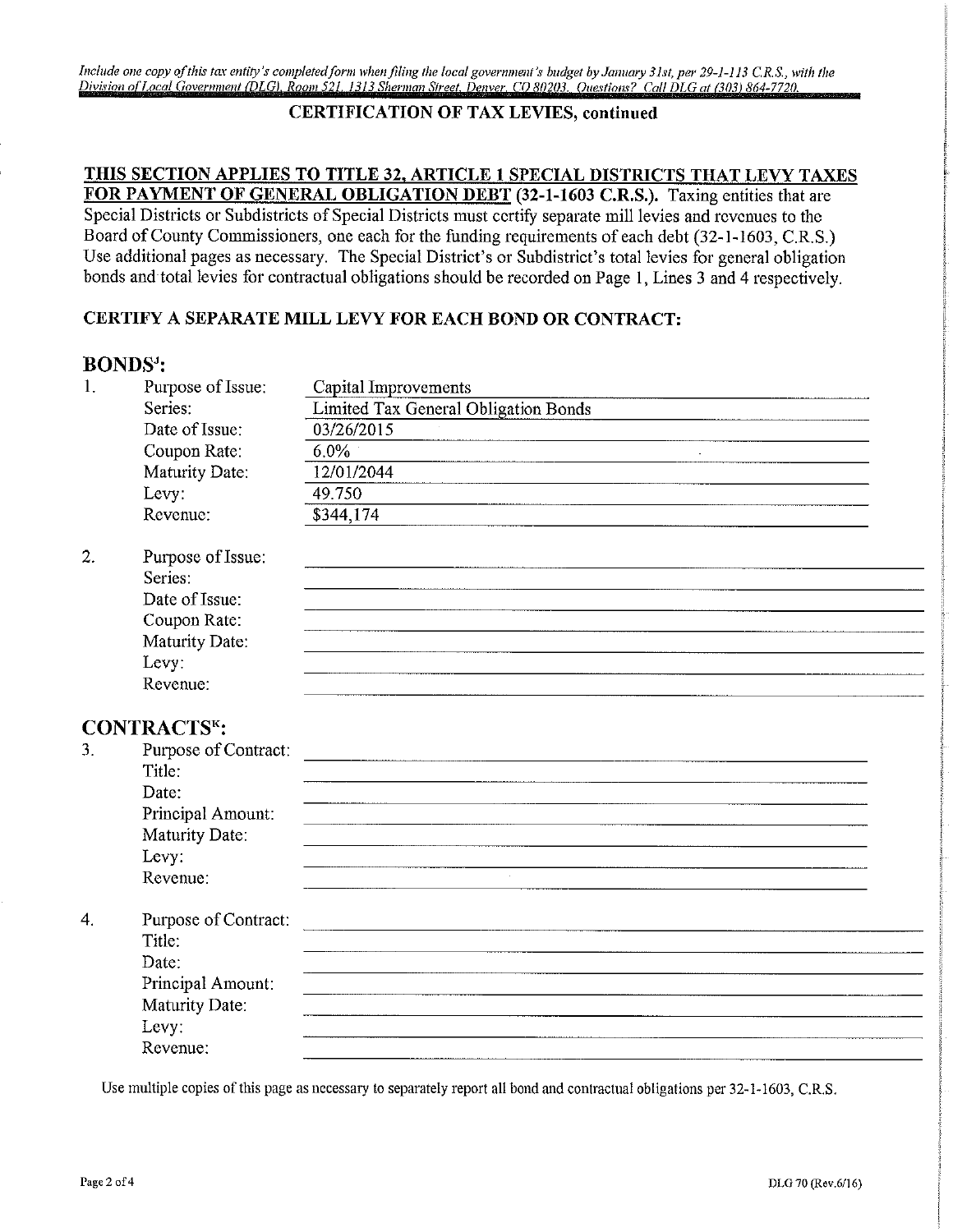# NOTICE AS TO PROPOSED BUDGETS AND NOTICE CONCERNING BUDGET AMENDMENTS FOR MESA RIDGE METROPOLITAN DISTRICT NO. 1 MESA RIDGE METROPOLITAN DISTRICT NO.2

NOTICE IS HEREBY GIVEN that the proposed budgets for the ensuing year of 2018 have been submitted to the above referenced districts ("Districts"). Such proposed budgets will be considered at a special meeting and public hearing of the Board of Directors of the Districts to be held at 111 S. Tejon Street, Suite 222, Colorado Springs, Colorado, at 8:30 a.m. on Wednesday, November 29, 2017.

NOTICE IS FURTHER GIVEN that an amendment to the 2017 budgets of the Districts may also be considered at the above-referenced meeting and public hearing of the Board of Directors of the Districts. A copy of the proposed 2018 budgets and the amended 2017 budgets, if required, are available for public inspection at the offices of CliftonLarsonAllen LLP 8390 E. Crescent Parkway, Ste. 500, Greenwood Village, Colorado. Any interested elector within the Districts may, at any time prior to final adoption of the 2018 budgets and the amended 2017 budgets, if required, file or register any objections thereto.

Dated: November 1,2017

BY ORDER OF THE BOARD OF DIRECTORS of MESA RIDGE METROPOLITAN DISTRICT NO. 1 MESA RIDGE METROPOLITAN DISTRICT NO. 2 By: /5/ Cynthia Beyer District Manager

Published In: Fountain Valley News On: November 8, 2017

Notice as to Proposed Budget form:2676858\_2